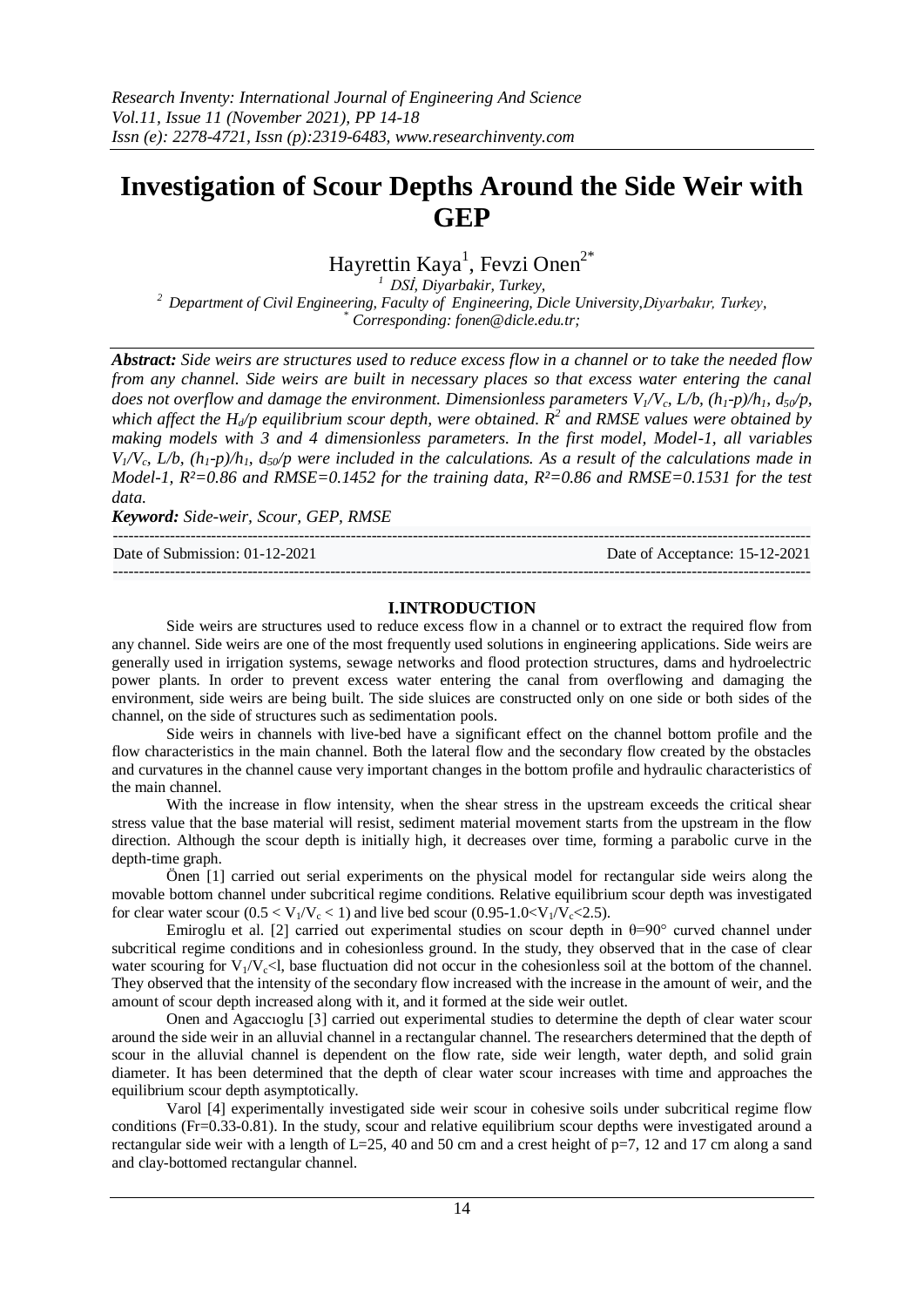Tunc et al. [5] experimentally investigated the local scour depths around the triangular labyrinth side weir for steady flow conditions and free spillway in a rectangular alluvial channel. In the study, a series of experiments were carried out in different conditions to determine the maximum scour depths around the triangular labyrinth side weir. In the experiments, different sizes of scour depths were observed at the upstream and downstream of the weir, and they observed that the maximum scour depth was mostly formed at the downstream end of the triangular labyrinth side weir.

The variation of scour depth can be characterized over time. One of the characteristics of live bed scour is that the scour depth oscillates around the equilibrium depth.

As can be seen from the Figure 1, the maximum scour depth occurs in the countercurrent region. The maximum scour depth and the location of the longitudinal bar depend on the location of the stagnation zone and the countercurrent area. In the experiments, the maximum scour depth location moves towards the downstream of the side weir with the increase of the dimensionless  $V_1/Vc$  and  $(h_1-p)/h_1$  value [6].



In this study, the scour depths around the side weir in moving-alluvial rivers were modeled mathematically using genetic programming. In addition, the accuracy of the mathematical models will be determined by comparing the scour depths measured in the physical model with the results of the GEP model.

### **II. MATERIAL AND METHOD**

Experimental studies by agaccioglu and Onen (2005) were carried out in the existing rectangular crosssection 180-degree curved channel in Yıldız Technical University Civil Engineering Department, Hydraulics Department, Hydraulics and Coastal Harbor Laboratory. The existing channel has a total width of 0.90 m and a height of 0.60 m with an aluminum base. The test channel consists of seven sections connected in series to each other. These are respectively; Approach Channel, Curved Channel, Linear Outlet Channel, Side Weir Separation Wall, Collection Channel, Discharge Pool and Movable Level Measuring Trolley.

The experiments were carried out for side weirs with a length of  $L=25$ , 40 and 50 cm in a linear channel and a crest height of p=7, 12 and 17 cm from the sand bed. Detailed information about the experimental study can be obtained from the researcher's doctoral thesis.

In the studies of creating a model with the GEP method; There are 235 different data belonging to four independent variables (V<sub>1</sub>/V<sub>c</sub>, L/b, (h<sub>1</sub>-p)/h<sub>1</sub>, d<sub>50</sub>/p) and one output data (H<sub>d</sub>/p) obtained by measurement from the physical model. 80% of these 235 different data, that is 188 data, were used as training set, and the remaining 20% of 47 data were used as validation data. The test data is used to compare the calculations made by the program.

The GEP approach is an algorithm based on genetic programming (GP) and genetic algorithms (GA). Computer program is developed which is encoded in linear chromosomes in fixed length. The GEP approach is a research model that includes computer program as mathematical expression, decision tree, and logical expression [16]. There is a marked difference between GP and GEP approaches. In GP, individual is non-linear entities, introduced in different dimensions and shapes, as a parse trees; whereas the individuals in the GEP are also nonlinear entities in various dimensions and forms, also known as expression trees [7].

Chromosome and expression tree (ET) are the two main elements of GEP. Chromosomes can be composed of one or more germs that represent a mathematical expression. These genetic mathematical codes are specified in two different lines, the language of gene and expression tree (ET), which is called the Karva Language. GEP genes are consisting of two parts, the head and tail name. The head contains some mathematical operators, variables and constants.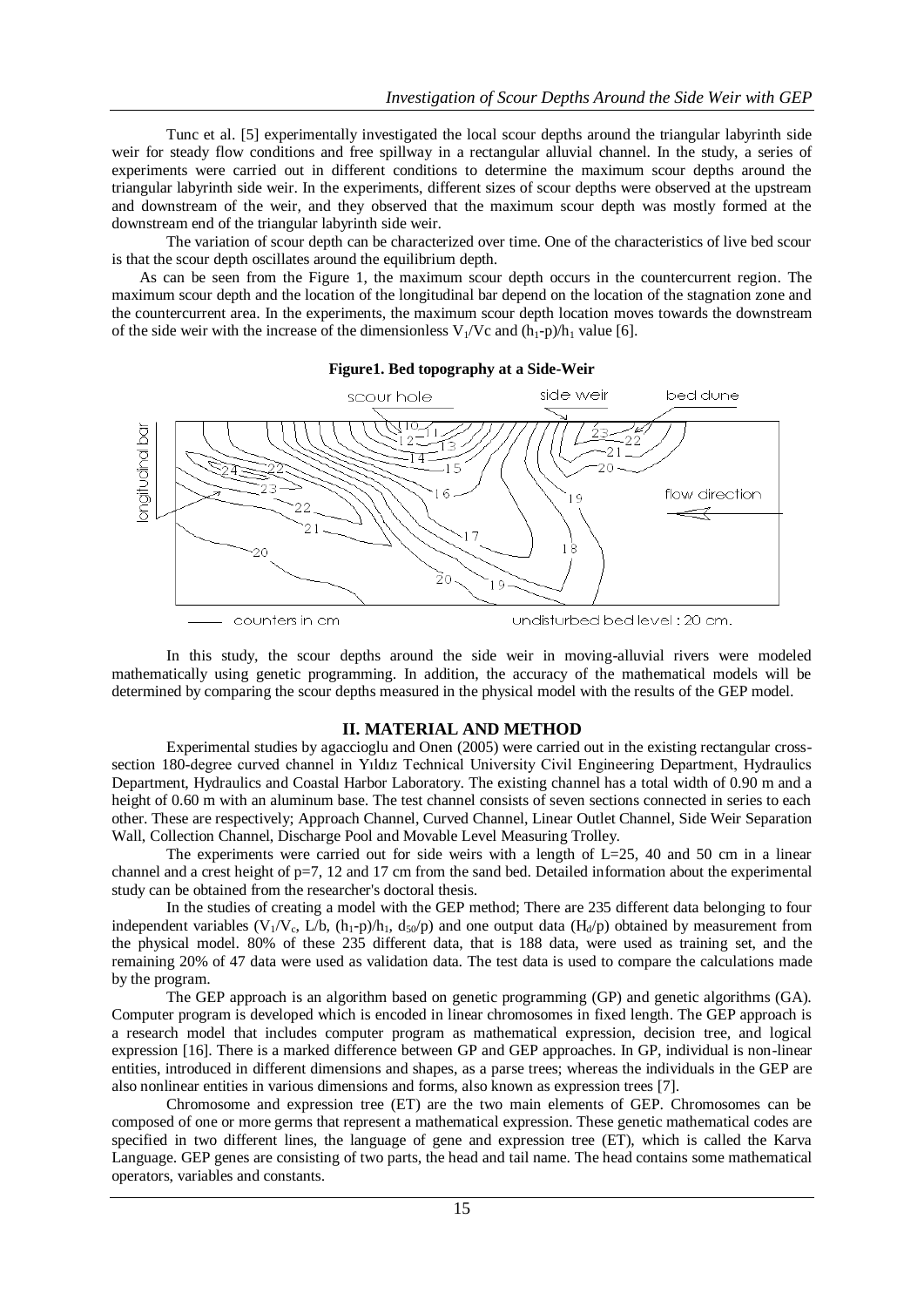In the creation of the GEP Model, the equation showing the independent variables affecting Scour depth is given below.

$$
H_d / p = f \t{on} k \t(V_1 / V_c, L / b, (h_1 - p) / h_1, d_{50} / p)
$$
\t(1)

The development of approaches GEP involves five steps, and the first step is the selection of the fitness function, f<sub>i</sub>. For this problem, an individual program i suitability measured by the following expression:

$$
f_i = \sum_{j=1}^{c_i} (M - \left| C_{(i,j)} - T_j \right|)
$$
 (2)

where *M*=selection interval; *C*  $_{(i, j)}$  =value returned by the individual chromosome *i* for fitness case *j*; and *T*<sub>j</sub>=target value for fitness case *j*. In the second stage, the terminals *T<sub>i</sub>* set and function *f* group are selected to produce chromosomes. In the problem, the terminal set explicitly accounts for the independent variables,  $H_d/p=f$  $(V_1/Vc, L/b, (h_1-p)/h_1, d_{50}/p)$ . Although the selection of the fitness function set is not so clear, a good prediction can be made to include all necessary functions. In this case, the four main operators  $(+, -, *, \%)$  and some basic mathematical expressions  $(1/x, x^{1/2}, x^{1/3}, x^2, x^3)$  are utilized. Third stage is to structure the chromosome architecture, the head size and the number of genes. The fourth main step is to select the link function. Finally, the fifth big step is to choose the set of genetic operators that cause variations and proportions. Other details of the GEP modeling structure are expressed in the literature. This is a big step, chromosomal architecture, ie the head size and to choose the number of genes. After several attempts, the head size is 8 and the number of genes is 3 to get the best result for GEP models. The Linking function is selected as the multiplication function. Finally, a set of genetic operators have been used as a set of genetic operators.

In model studies, 4-variable and 3-variable variations were created and the results were observed. In the first model Model-1, all variables V/Vc, L/b,  $(h_1-p)/h_1$ ,  $d_{50}/p$  were included in the calculations.  $V_1/V_c$ ,  $(h_1-p)/h_1$ ,  $d_{50}/p$  in Model-2,  $V_1/V_c$ ,  $L/b$ ,  $(h_1-p)/h_1$  in Model-3 were calculated with 3 variables.

As a result of the calculations made in Model-1, R²=0.864 and RMSE=0.145 for the training data, R²=0.858 and RMSE=0.153 for the test data.

Expression Tree (ET) was obtained for Model-2 obtained by Genetic Expression Programming method. With this expression tree, the GEP formula was obtained. The resulting GEP formula is as follows.

$$
Hd/p = ((h_1 - p)/h_1 - ((h_1 - p)/h_1 * (d_{50}/p - 5.5)) * ((13.5 * d_{50}/p) - (h_1 - p)/h_1)))
$$
  

$$
(((V1/V_c * d_{50}/p) * (10.2 + (h_1 - p)/h_1))^{2} - ((d_{50}/p * 10.2) + \sqrt{d_{50}/p}))
$$
  

$$
(2.22 - e^{((h_1 - p)/h_1 * 2.2)^{1} + ((h_1 - p)/h_1 - V_1/V_c) * 7.3)}))
$$
 (3)

As a result of the calculations made in Model-2,  $R<sup>2</sup>=0.903$  and  $RMSE=0.123$  for the training data,  $R<sup>2</sup>=0.892$  and RMSE=0.133 for the test data. When the  $R<sup>2</sup>$  and RMSE values obtained for Model-2 are examined, it will be clearly seen that the model is reliable and performs well.

As a result of the calculations made in Model-2,  $R^2=0.89$  and  $RMSE=0.1303$  for the training data,  $R<sup>2</sup>=0.883$  and RMSE=0.138 for the test data.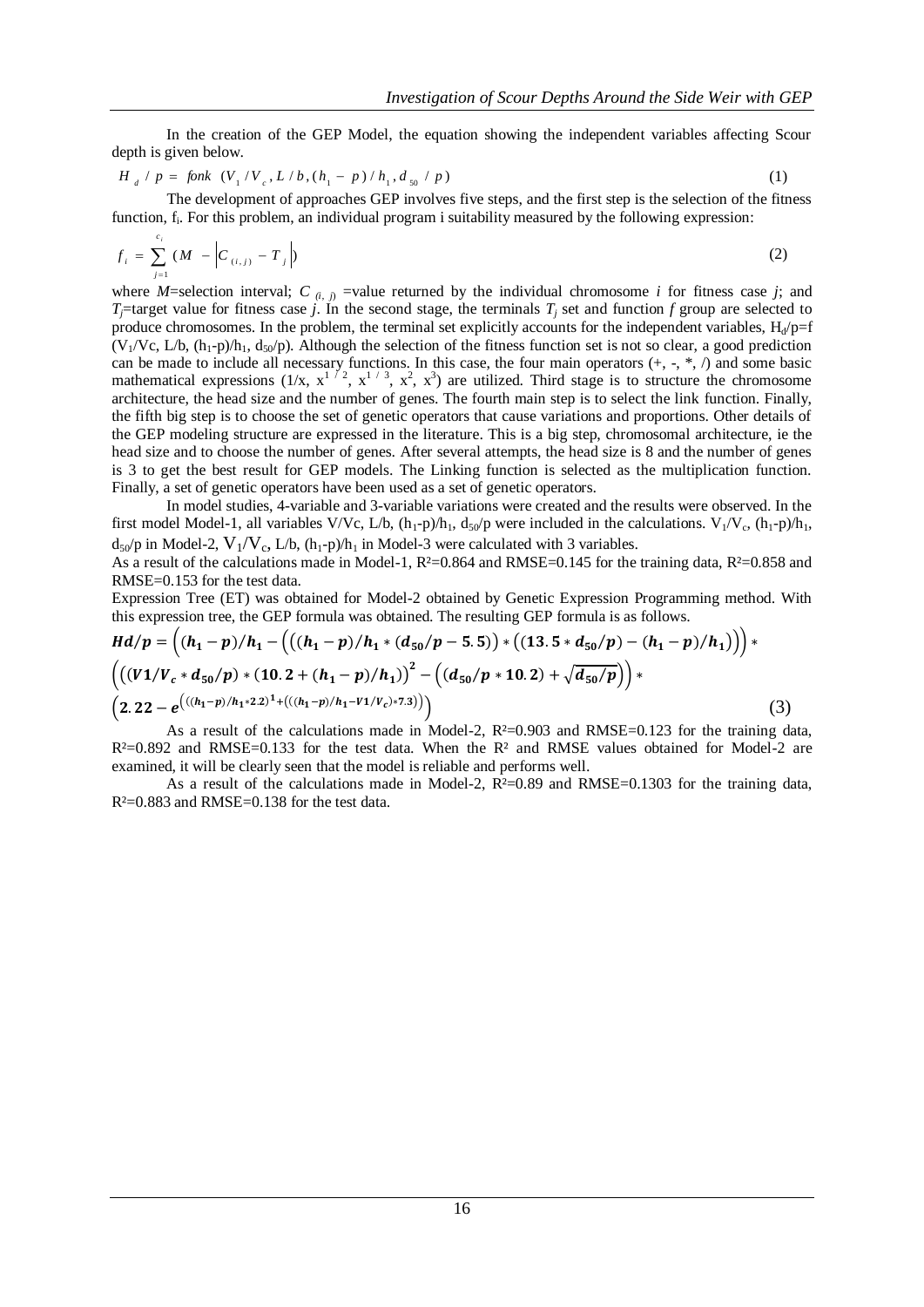

The number and type of independent variables used in the model differed in each model, with the output data  $H_d/p$  remaining constant. In this way, it has been determined how the number and type of variables affect the R² and RMSE, which determine the performance of the model.

As a result of the calculations made in Model-2,  $R^2=0.90$  and RMSE=0.1231 for the training data,  $R<sup>2</sup>=0.89$  and RMSE=0.1333 for the test data. If the  $R<sup>2</sup>$  value of the training data is high and the RMSE value is low, it indicates that the model is working correctly. The partial difference in the R<sup>2</sup> and RMSE values of the test data is due to the number of data used while creating the model, and the closeness of the test and training data reveals that the model performs well.

#### **IV. CONCLUSIONS**

The aim of this study is to investigate the local scouring which is one of the main problems encountered in the design and operation phase of hydraulic structures in terms of live-bed and side weir, mathematically modeling and to reveal the usability, accuracy and performance of the models calculated by Genetic Expression Programming method.

In this study, while creating the models, independent dimensionless variables (V<sub>1</sub>/Vc), (L/b), ((h<sub>1</sub>-p)/h<sub>1</sub> ) and  $(d_{50}/p)$  were obtained. Formulations and expression trees of Model 1, Model 2 and Model 3 were obtained. As a result of the study, it was determined that the model showed a good performance by comparing the values calculated in the mathematical modeling with the values measured in the physical model. It has been demonstrated that the scour depths around the side weirs can be determined by using Genetic Expression Programming in alluvial rivers. When the R<sup>2</sup> and RMSE values were examined, the 3 and 4 variable models showed good performance in general.  $R^2=0.86$  and  $RMSE=0.1452$  for 4-variable Model-1 and  $R^2=0.90$  and RMSE=0.1231 values for 3-variable Model-2 were obtained.

For a more widespread and accurate use of GEP modeling in hydraulic engineering, this study can also be applied to cohesive soils, curved channels and different types of weirs.